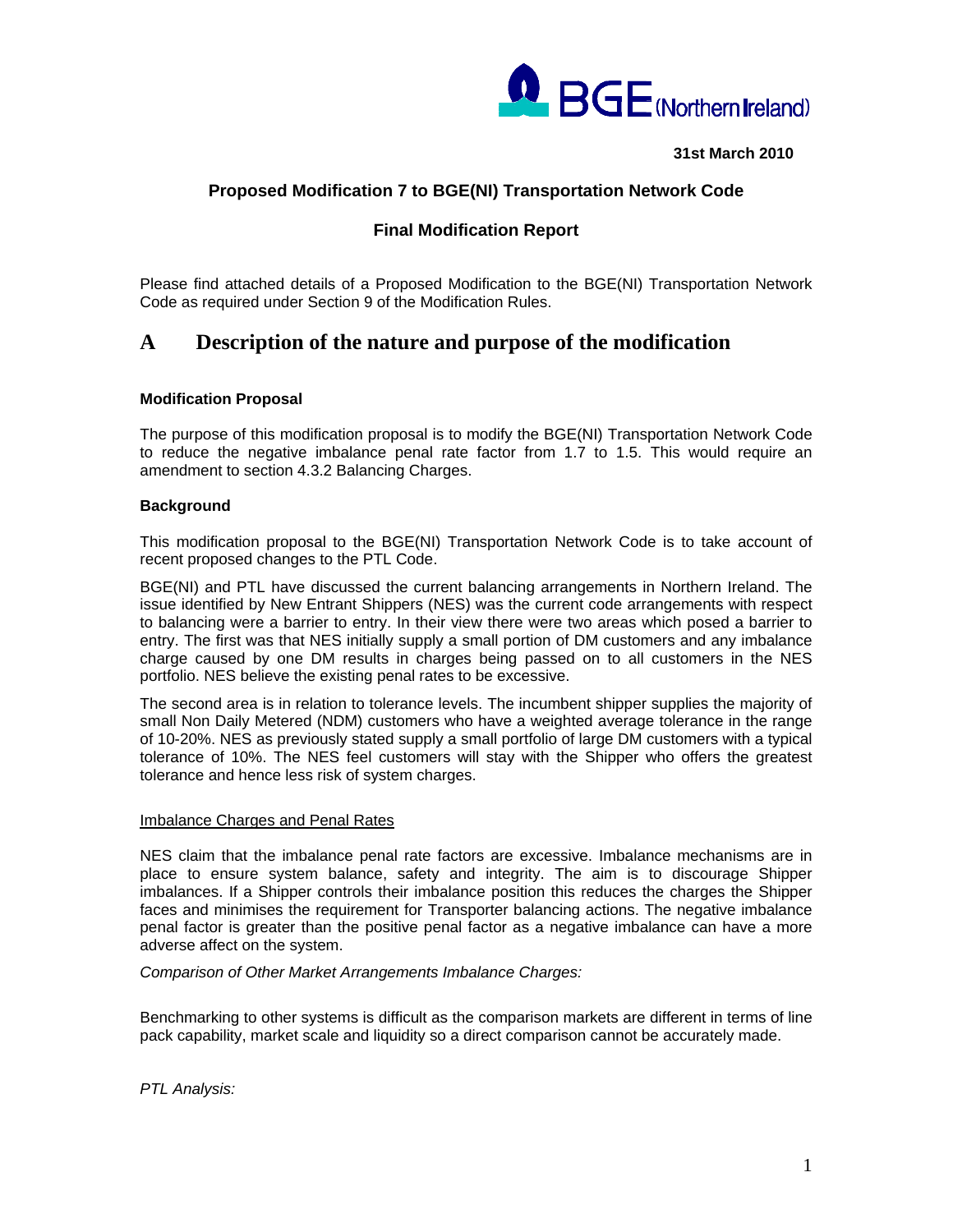

PTL re-ran the billing and disbursement calculations for the last 18 months from streamlining with the negative imbalance factor reduced to 1.5 and 1.3. Also the calculations were completed separately with the positive penal rate set to 0.9. All changes were analysed separately to determine what impact there would be on Shippers imbalance cash position. As expected the analysis showed that the relaxation of penal rates meant that Shippers on average had a better imbalance cash position. The results are shown in table 1 below. To protect Shipper confidentiality the individual Shippers have been renamed A - H.

|               | Average Monthly % Saving if 1.5 | Average Monthly % Saving if 1.3 |
|---------------|---------------------------------|---------------------------------|
| Shipper       | <b>NIF</b>                      | <b>NIF</b>                      |
| A             | $3.9\%$                         | 7.8%                            |
| B             | 4.2%                            | 8.4%                            |
| $\mathcal{C}$ | 1.1%                            | 2.0%                            |
| D             | $0.0\%$                         | $0.0\%$                         |
| E             | 5.9%                            | 11.7%                           |
| $\mathbf F$   | $5.5\%$                         | 11.0%                           |
| G             | 2.0%                            | 4.1%                            |
| Н             | 0.1%                            | 0.3%                            |

#### Table 1: Disbursement calculations

The table is based on behaviour for the 18 month period from April 08 (Streamlining) - Sept 09

Although the above indicates that Shippers in aggregate are better off by a relaxation of the penal rates it should be stressed that the analysis was completed using current shipper behaviour conditions and behaviour under relaxed penal rates could be different and the above benefits may not be achieved or in deed could actually be worse.

## Tolerances:

ERGEG published Guidelines of Good Practice for Gas Balancing (GGPGB) on 6<sup>th</sup> December 2006. With regard to tolerance levels and tolerances services these guidelines stated that where provided, tolerance levels and services should be designed in a way that reflects the actual technical capabilities of the transmission system and, where appropriate adjacent transmission systems.

## *PTL Analysis:*

PTL has therefore analysed adjacent transmission systems. As NI does not have comparable linepack capability or liquidity, and currently operates under a point to point regime (as opposed to entry-exit in adjacent systems), to adjacent transmission systems then a direct comparison of Shipper tolerance cannot be made.

PTL reviewed the imbalance tolerances for distribution, i.e. load categories 3 and 4. PTL reviewed all Greater Belfast Shipper imbalance accuracy and it was determined that the percentage weighting associated with load category 4 (currently 20%) could be reduced without a negative impact on existing Shippers. Further work would be required to determine the exact level that the category 4 tolerances should be reduced to. Further work would also be required to determine an appropriate level for the category 3 tolerances. It was the view of the NES and NIAUR that such work may be part of a medium to long term solution possibly part of the ongoing CAG discussions and therefore was not progressed further at this stage.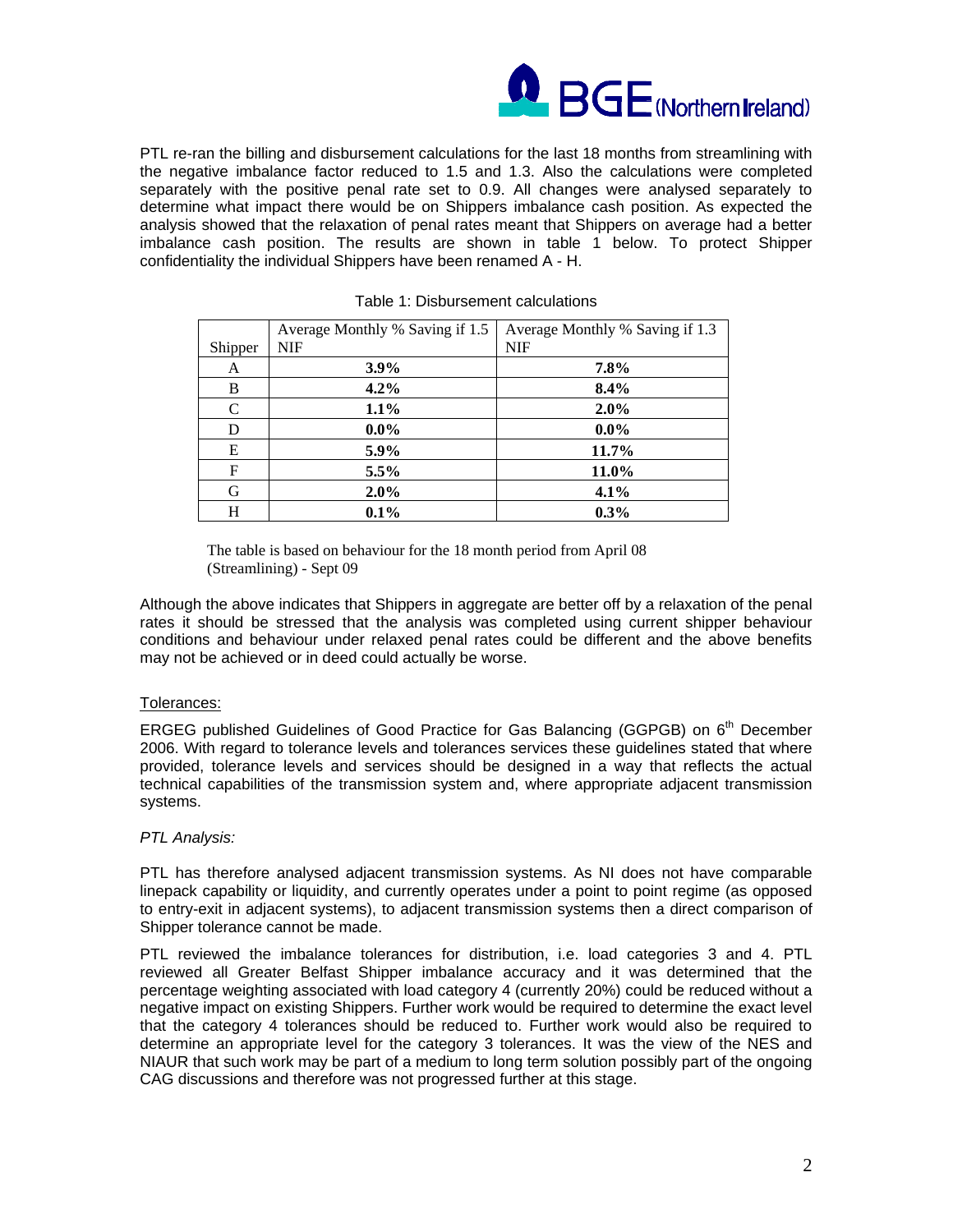

## Imbalance Trading

The GGPGB also state that in the absence of a well functioning/liquid within day market, allowing market participants to manage their imbalance positions efficiently, the TSO should have or should allow systems to be put in place to facilitate the pooling and trading of imbalance positions.

An example of such a trading mechanism is outlined here. Shippers could trade their daily imbalance quantity with another Shipper provided the trade does not increase the daily imbalance quantity of either Shipper, or convert the daily imbalance position of either Shipper from a positive to a negative imbalance or vice versa. For example if a shipper had a positive second tier balance of 10units, then that shipper could trade the 10 units with another Shipper who had a negative second tier imbalance of 10units. The principle being that the transmission system is not out of balance in aggregate and therefore such a trade can take place without adverse transmission system impact. This approach provides flexibility to NES with a small portfolio of customers.

The adoption of such a mechanism whereby Shippers can trade imbalances would require IT amendments and would also require changes to the current allocation methodology at Greater Belfast whereby the distribution company request amendments of the pro-rate allocations at month end to reflect actual meter reads at a distribution level.

#### *PTL Analysis:*

PTL also completed analysis which attempted to provide for the pooling and trading of imbalances. The principle is to allow all Shippers to avail of the entire Greater Belfast portfolio. This is achieved in practise by;

- Not applying individual Shipper penal rates if in aggregate the Greater Belfast market was not out of tolerance, i.e. imbalances would be charged at non penal rates irrespective of whether they breached a Shippers individual tolerance
- If the Greater Belfast Exit Point in aggregate was outside tolerance, then PTL would target the Shippers who breached their individual tolerance and penal rates would apply. In such a case Shippers who did not breach their individual tolerance would not be penalised.

Further work would be required to determine what an appropriate Greater Belfast tolerance level would be and the above would require IT development and cost. Such work may be part of a medium to long term solution possibly part of the ongoing CAG discussions and therefore was not progressed further at this stage.

## **Representations or Objections made by any Consultee**

One written response was received by BGE(NI) on the Initial Modification Report circulated to industry on the  $19<sup>th</sup>$  of February 2010. The consultation response is summarised below:

## Current Tolerance Levels and Penal Rates:

Phoenix Supply Limited (PSL)

(1) PSL believe that in the interest of competition, shippers' tolerance levels should reflect the level of risk associated with their portfolios.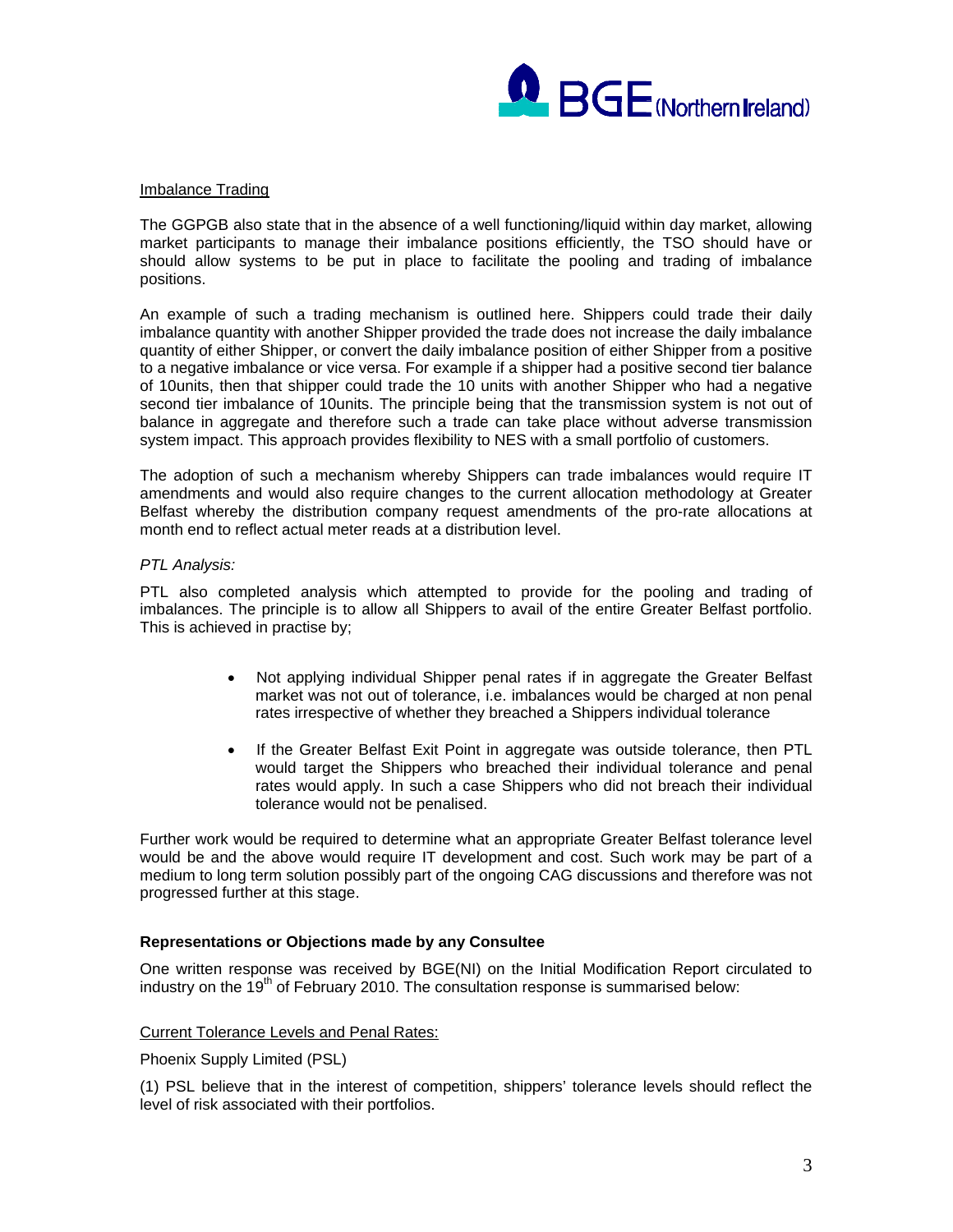

(2) It is PSL's view that a shipper whose portfolio consists primarily of Daily Metered (DM) customers does not face the same fluctuations in daily volumes than a shipper with significant NDM customer base and therefore should not be allocated the same tolerance levels.

(3) PSL refute the suggestion that customers will tend to stay with shippers who can offer the greatest tolerance as no evidence has been presented to support the suggestion.

#### *Transporter Comments:*

(1) BGE(NI) agrees with PSLs view that shippers tolerance levels should reflect the level of risk associated with their portfolio and that the exit point tolerance levels currently set out in the BGE(NI) code in section 4.2 reflect this. The different tolerance levels are associated with downstream load categories and in this respect they reflect the level of risk related with such categories. The tolerance levels will be reviewed in the ongoing CAG discussions.

(2) BGE(NI) agrees with PSL that the tolerance levels allocated to NDM and DM customers should not be the same, and believe this is currently the case as set out in section 4.2 of the Code.

Shippers may also enter other sectors of the market, which facilitates increased competition.

(3) Shippers in a market sector are afforded the same tolerance, and it is through bilateral arrangements that costs are passed on to the end users.

#### Shipper Nominations

PSL agree with BGE(NI) that imbalances are a result of the shipper's nomination behaviour.

## Pass Through Charges to the End Users

PSL agree with BGE(NI) that the pass through of charges are at the shipper's discretion and that the NES do not have to penalise their entire portfolio because of the actions of one customer or the NES "mismanagement" of their nominations.

#### Current Proposal

PSL supports the proposal to reduce the negative penal rate from 1.7 to 1.5. PSL believe that any change which reduces costs to the end user is positive for the industry.

## **Transporter's Opinion of the Code Modification**

The Transporter supports the proposal as it has been discussed with industry.

It should be stated that imbalances are caused by NES nomination behaviour, and Shippers should endeavour to ensure their inputs equal outputs in respect of a day. Also, NES do not have to pass on imbalance charges to customers, or spread the charges across their entire portfolio. The analysis as shown in table 1 indicates that Shippers in aggregate are better off by a relaxation of the penal rates, it should be stressed that should there be any change in Shipper behaviour under relaxed penal rates, the above benefits may not be achieved or could actually be worse.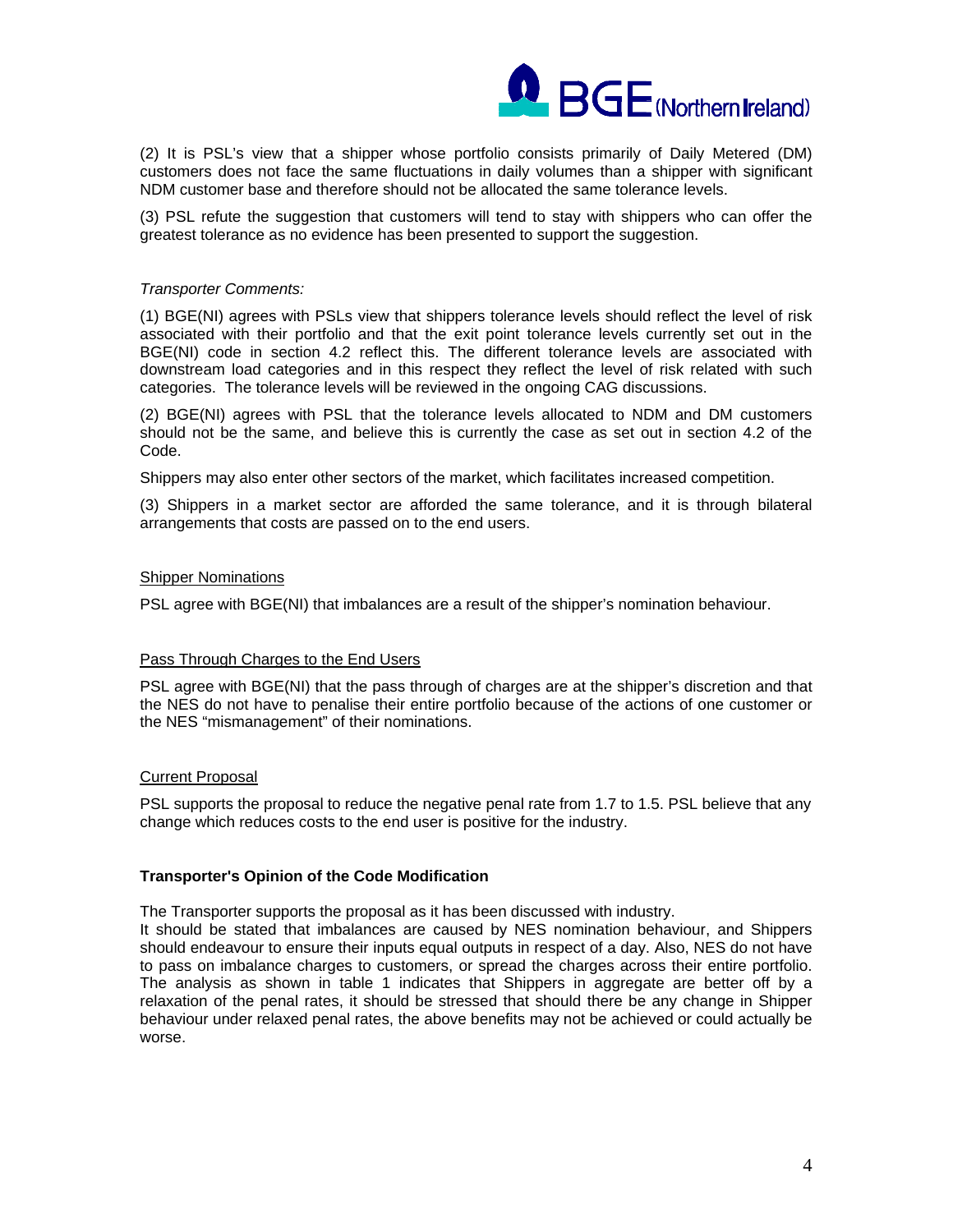

## **B How the modification better facilitates the relevant objective**

The proposal has been discussed with PTL and the modification is intended to address the NES issues on barriers to entry on the NI Network by potentially reducing overall imbalance costs to Shippers provided Shippers behaviour remains consistent or improves. Such a benefit will reduce charges passed to customers by NES and may subsequently enhance the NES portfolio position. The change may also assist with reducing Shipper positive imbalance and may reduce the large quantity of system sells required to be made.

## **C The clauses of the Transportation Code that require amendment**

The proposed changes to the following sections of the BGE (NI) Transportation Network Code are outlined below.

## 4. **BALANCING AND SCHEDULING CHARGES**

## 4.3 **Balancing Charges**

- 4.3.1 On any Day on which a Shipper has a Positive Balance a charge shall, subject to Section 6.13, be payable to it of the aggregate of the value of:
	- (a) an amount of Balancing Gas up to or equal to the Exit Point Tolerance calculated at the Daily Gas Price; and
	- (b) any amount of Balancing Gas exceeding the Exit Point Tolerance calculated at the lower of the Daily Gas Price multiplied by 0.7 and the System Marginal Sell Price on the relevant Day (as defined in the GB Unified Network Code)
- 4.3.2 On any Day on which a Shipper has a Negative Balance it shall, subject to Section 6.13, pay an amount equal to the aggregate of the value of:
	- (a) an amount of Balancing Gas up to or equal to the Exit Point Tolerance calculated at the Daily Gas Price; and
	- (b) any amount of Balancing Gas exceeding the Exit Point Tolerance calculated at the higher of the Daily Gas Price multiplied by  $1.7 \text{ } 1.5$  and the System Marginal Buy Price on the relevant Day (as defined in the GB Uniform Network Code)
- 4.3.3 This section 4.3.3. shall only apply with effect from such date (being no earlier than 1 April 2009) as the Authority may notify to The Transporter. If a Shipper has a Negative Balance and/or Positive Balance which exceeds its Exit Point Tolerance either on four (4) or more consecutive Days or on any six (6) Days in any Month, the Transporter shall reduce its Exit Point Tolerance by one half, until such time as the Shipper has avoided a Negative Balance and/or Positive Balance for five (5) consecutive Days at which point its Exit Point Tolerance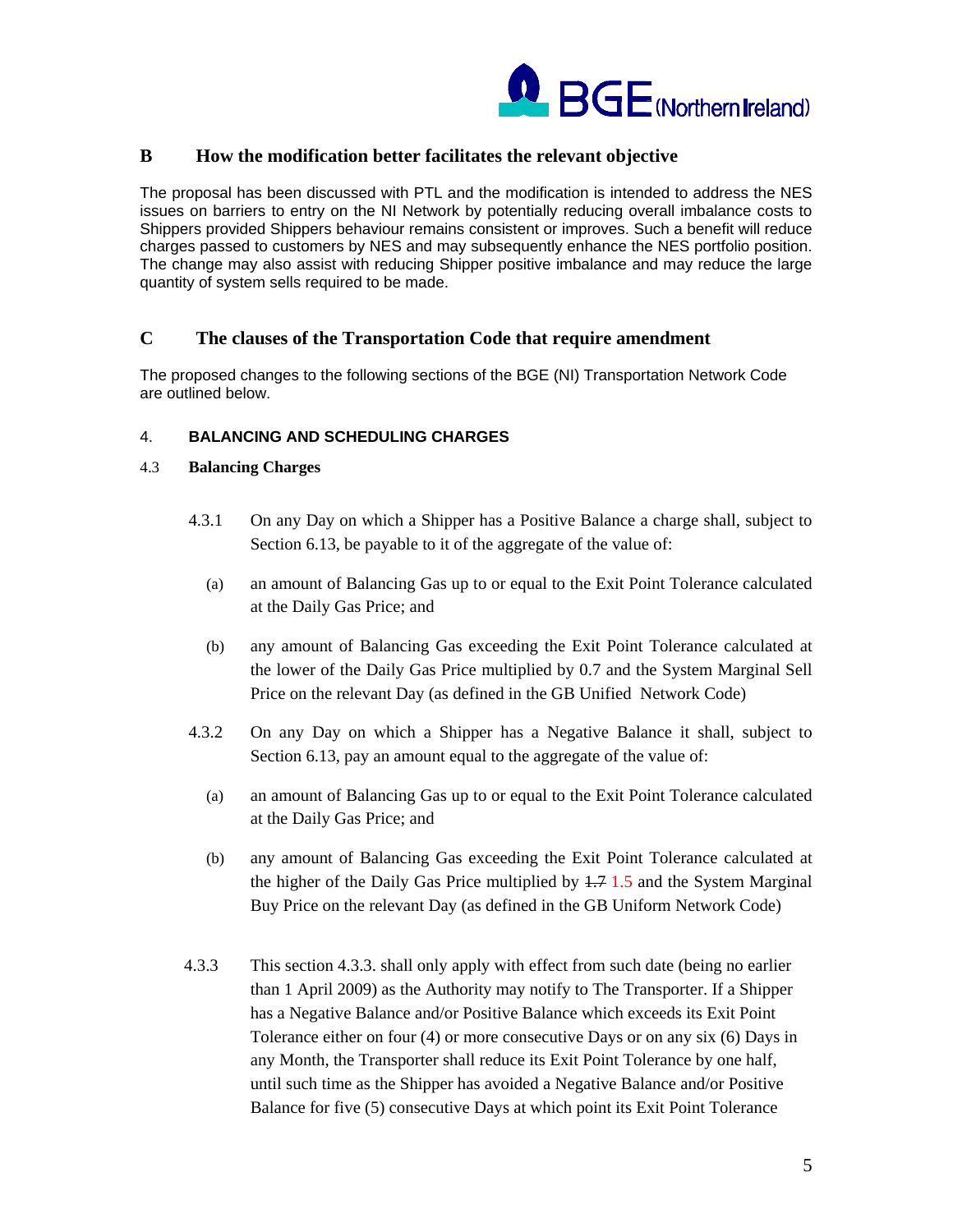

shall be reinstated at the original level. This reduction of a Shipper's Exit Point Tolerance, pursuant to this section 4.3.3, will occur only once in any particular Month.

# **D The date proposed for implementation**

The Transporter proposes that the modification be implemented on 1<sup>st</sup> April 2010.

# **E Impact on other Designated Pipeline Operator's Network Codes:**

The above proposal will impact on the PTL code. BGE(NI) has corresponded on the above proposal with PTL.

| Title | <b>First Name</b> | Surname    | <b>Company Name</b>                 |
|-------|-------------------|------------|-------------------------------------|
| Ms.   | Avian             | Egan       | Gaslink                             |
| Mr.   | <b>Brian</b>      | McHugh     | <b>Utility Regulator</b>            |
| Mr.   | <b>Bryan</b>      | Hennessy   | Vayu Ltd                            |
| Mrs.  | Cheryl            | Snoddy     | <b>Utility Regulator</b>            |
| Mr.   | Chris             | Wright     | Centrica Energy                     |
| Mr.   | David             | Strahan    | Phoenix Supply Ltd                  |
| Mr.   | Diarmuid          | Lynch      | <b>ESB Fuel Supply</b>              |
| Mr.   | Donal             | Kissane    | Bord Gais Eireann (BGE)             |
| Mr.   | Donald            | Murray     | Premier Power Limited               |
| Mr.   | Douglas           | O'Brien    | Moffat Agent c/o Bord Gais Eireann  |
| Mr.   | Emmet             | McFadden   | <b>Premier Transmission Limited</b> |
| Mr.   | Graham            | Buchanan   | <b>SGN</b>                          |
| Mr.   | Ivan              | Purvis     | Premier Power Limited               |
| Mr.   | Ivan              | Bell       | Phoenix Distribution Ltd            |
| Mrs.  | Joanne            | Quinn      | Phoenix Distribution Ltd            |
| Mr.   | John              | Fitzgerald | <b>ESB</b> International Ltd        |
| Mrs.  | Karen             | McConnell  | <b>Utility Regulator</b>            |
| Mr.   | Kevin             | Hannafin   | Energia                             |
| Mrs.  | Marie             | O'Dea      | <b>BGES</b>                         |
| Mr.   | Michael           | Parry      | Firmus Energy                       |
| Mrs.  | Michelle          | Galbraith  | <b>Firmus Energy</b>                |
| Mr.   | Mike              | Scott      | <b>Firmus Energy</b>                |
| Mr    | Richard           | Hume       | <b>Utility Regulator</b>            |
| Mrs.  | Roisin            | McLaughlin | <b>Utility Regulator</b>            |
| Mr.   | Roy               | Foreman    | <b>NIE</b>                          |
| Miss. | Ruth              | Carey      | Gaslink                             |
| Mr.   | Stephen           | English    | Phoenix Supply Ltd                  |
| Mr.   | Stephen           | Hemphill   | Premier Transmission Limited        |
| Mrs.  | Sue               | Robinson   | <b>Firmus Energy</b>                |
| Mr.   | Tom               | Mooney     | <b>ESBI</b>                         |

# **Attachment 1: Circulation List**